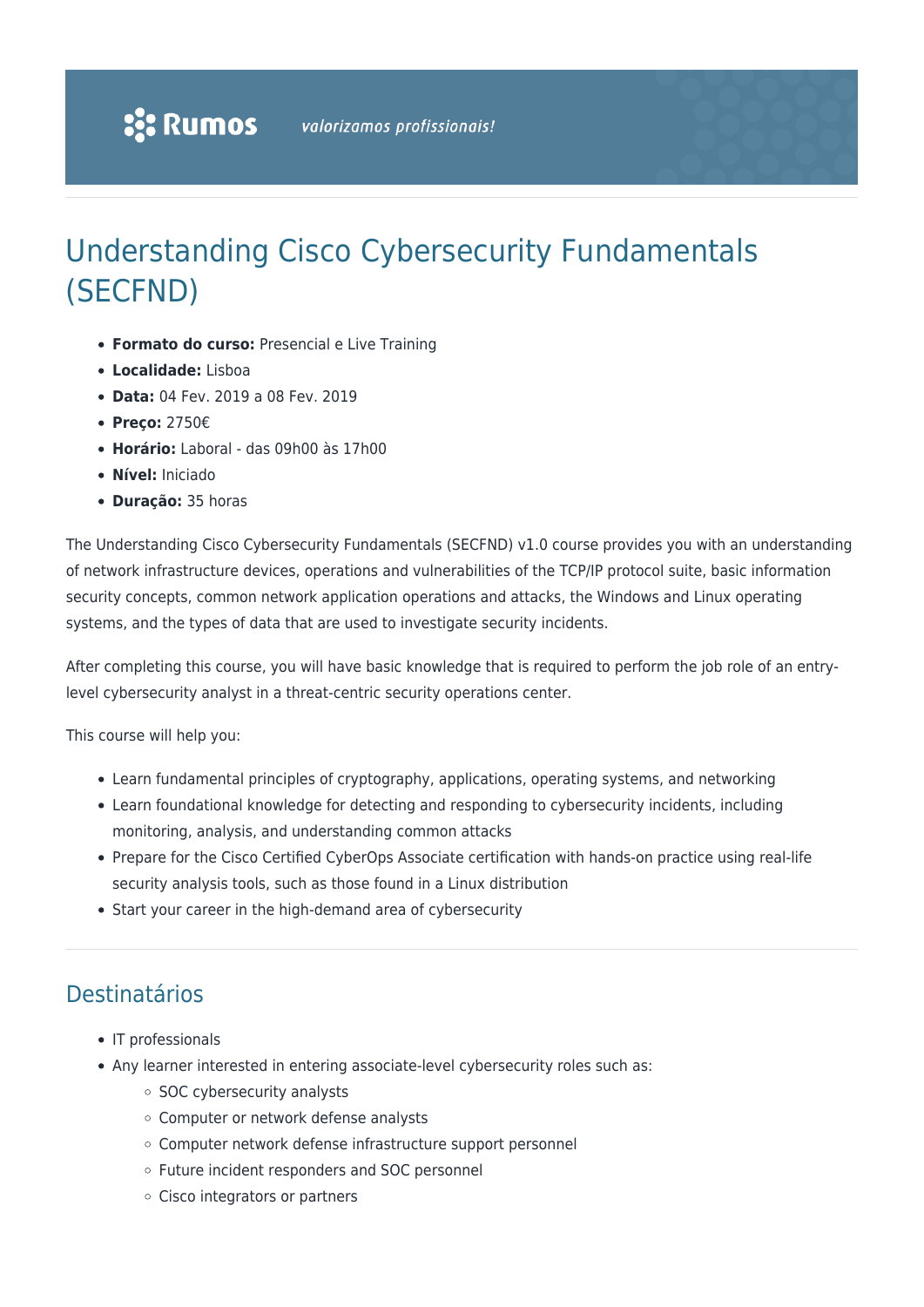# Pré-requisitos

We recommend that you have knowledge of one or more of the following before attending this course:

- Familiarity with basic networking concepts
- Working knowledge of the Windows operating system
- Familiarity with the Linux operating system

# **Objectivos**

After taking this course, you should be able to:

- Describe network operations and attacks, basic cryptography concepts, and network infrastructure device operations
- Describe basic Windows and Linux OS operations, common network applications and attacks, endpoint attacks, and network and endpoint security solutions
- Describe security data collection and monitoring, and the common threat models that security operations organizations can reference when performing cybersecurity analysis

## Programa

## **TCP/IP and Cryptography Concepts**

- Understanding the TCP/IP Protocol Suite
- Understanding the Network Infrastructure
- Understanding Common TCP/IP Attacks
- Understanding Basic Cryptography Concepts

## **Network Applications and Endpoint Security**

- Describing Information Security Concepts
- Understanding Network Applications
- Understanding Common Network Application Attacks
- Understanding Windows Operating System Basics
- Understanding Linux Operating System Basics
- Understanding Common Endpoint Attacks
- Understanding Network Security Technologies
- Understanding Endpoint Security Technologies

## **Security Monitoring and Analysis**

- Describing Security Data Collection
- Describing Security Event Analysis